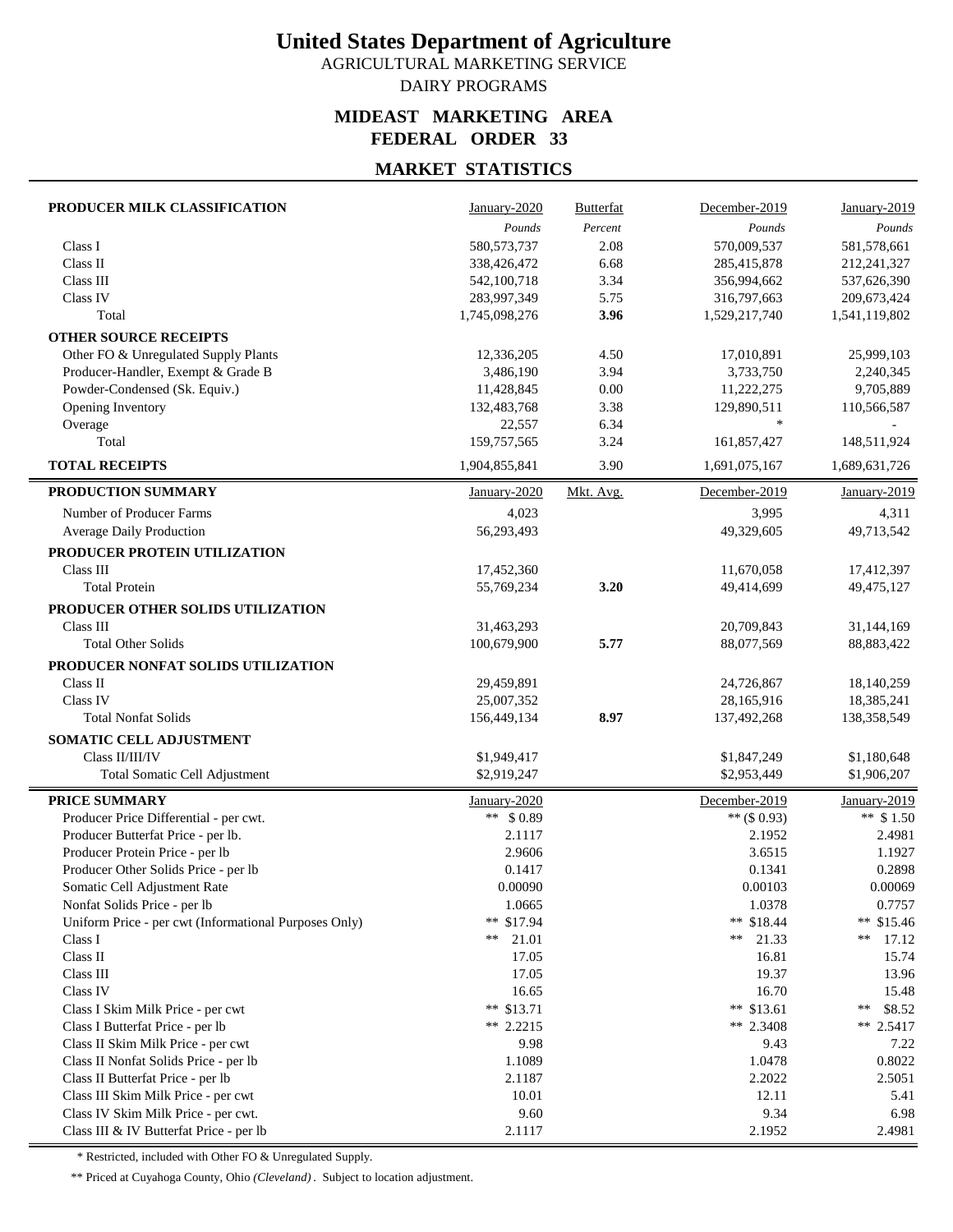AGRICULTURAL MARKETING SERVICE DAIRY PROGRAMS

#### **MIDEAST MARKETING AREA FEDERAL ORDER 33**

## **MARKET STATISTICS**

| PRODUCER MILK CLASSIFICATION                          | February-2020              | <b>Butterfat</b> | January-2020               | February-2019              |
|-------------------------------------------------------|----------------------------|------------------|----------------------------|----------------------------|
|                                                       | Pounds                     | Percent          | Pounds                     | Pounds                     |
| Class I                                               | 524,673,391                | 2.08             | 580, 573, 737              | 527,299,596                |
| Class II                                              | 352,647,485                | 6.28             | 338,426,472                | 181,871,270                |
| Class III                                             | 552,661,277                | 3.30             | 542,100,718                | 539,086,947                |
| Class IV                                              | 273,601,783                | 5.89             | 283,997,349                | 228,831,211                |
| Total                                                 | 1,703,583,936              | 3.96             | 1,745,098,276              | 1,477,089,024              |
| <b>OTHER SOURCE RECEIPTS</b>                          |                            |                  |                            |                            |
| Other FO & Unregulated Supply Plants                  | 13,325,450                 | 4.83             | 12,336,205                 | 15,210,767                 |
| Producer-Handler, Exempt & Grade B                    | 3,530,938                  | 3.92             | 3,486,190                  | 2,109,930                  |
| Powder-Condensed (Sk. Equiv.)                         | 11,597,463                 | 0.00             | 11,428,845                 | 9,814,431                  |
| Opening Inventory                                     | 120,616,580                | 3.33             | 132,483,768                | 99,259,504                 |
| Overage                                               | 2,237,284                  | 1.27             | 22,557                     | 1,462,765                  |
| Total                                                 | 151,307,715                | 3.19             | 159,757,565                | 127,857,397                |
| <b>TOTAL RECEIPTS</b>                                 | 1,854,891,651              | 3.90             | 1,904,855,841              | 1,604,946,421              |
| PRODUCTION SUMMARY                                    | February-2020              | Mkt. Avg.        | January-2020               | February-2019              |
| Number of Producer Farms                              | 4,023                      |                  | 4,023                      | 4,399                      |
| <b>Average Daily Production</b>                       | 58,744,274                 |                  | 56,293,493                 | 52,753,179                 |
| PRODUCER PROTEIN UTILIZATION                          |                            |                  |                            |                            |
| Class III                                             | 17,776,754                 |                  | 17,452,360                 | 17,427,739                 |
| <b>Total Protein</b>                                  | 54,390,450                 | 3.19             | 55,769,234                 | 47,354,644                 |
| PRODUCER OTHER SOLIDS UTILIZATION                     |                            |                  |                            |                            |
| Class III                                             | 32,170,318                 |                  | 31,463,293                 | 31,280,751                 |
| <b>Total Other Solids</b>                             | 98,509,383                 | 5.78             | 100,679,900                | 85,235,370                 |
| PRODUCER NONFAT SOLIDS UTILIZATION                    |                            |                  |                            |                            |
| Class II                                              | 30,887,208                 |                  | 29,459,891                 | 15,504,477                 |
| Class IV                                              | 24,067,159                 |                  | 25,007,352                 | 20,105,761                 |
| <b>Total Nonfat Solids</b>                            | 152,899,833                | 8.97             | 156,449,134                | 132,590,014                |
|                                                       |                            |                  |                            |                            |
| SOMATIC CELL ADJUSTMENT<br>Class II/III/IV            |                            |                  |                            |                            |
|                                                       | \$1,984,008<br>\$2,869,585 |                  | \$1,949,417<br>\$2,919,247 | \$1,139,272<br>\$1,786,519 |
| Total Somatic Cell Adjustment                         |                            |                  |                            |                            |
| <b>PRICE SUMMARY</b>                                  | February-2020              |                  | January-2020               | February-2019              |
| Producer Price Differential - per cwt.                | ** $$0.27$                 |                  | ** $$0.89$                 | ** $$1.71$                 |
| Producer Butterfat Price - per lb.                    | 1.9813                     |                  | 2.1117                     | 2.5345                     |
| Producer Protein Price - per lb                       | 3.0309                     |                  | 2.9606                     | 1.1776                     |
| Producer Other Solids Price - per lb                  | 0.1750                     |                  | 0.1417                     | 0.2631                     |
| Somatic Cell Adiustment Rate                          | 0.00089                    |                  | 0.00090                    | 0.00070                    |
| Nonfat Solids Price - per lb                          | 1.0667                     |                  | 1.0665                     | 0.8041                     |
| Uniform Price - per cwt (Informational Purposes Only) | ** \$17.27                 |                  | ** \$17.94                 | ** $$15.60$                |
| Class I                                               | **<br>19.55                |                  | 21.01<br>**                | **<br>17.30                |
| Class II                                              | 16.84                      |                  | 17.05                      | 16.13                      |
| Class III                                             | 17.00                      |                  | 17.05                      | 13.89                      |
| Class IV                                              | 16.20                      |                  | 16.65                      | 15.86                      |
| Class I Skim Milk Price - per cwt                     | ** $$12.46$                |                  | ** \$13.71                 | \$8.80<br>**               |
| Class I Butterfat Price - per lb                      | ** $2.1509$                |                  | ** $2.2215$                | ** 2.5162                  |
| Class II Skim Milk Price - per cwt                    | 10.24                      |                  | 9.98                       | 7.50                       |
| Class II Nonfat Solids Price - per lb                 | 1.1378                     |                  | 1.1089                     | 0.8333                     |
| Class II Butterfat Price - per lb                     | 1.9883                     |                  | 2.1187                     | 2.5415                     |
| Class III Skim Milk Price - per cwt                   | 10.43                      |                  | 10.01                      | 5.20                       |
| Class IV Skim Milk Price - per cwt.                   | 9.60                       |                  | 9.60                       | 7.24                       |
| Class III & IV Butterfat Price - per lb               | 1.9813                     |                  | 2.1117                     | 2.5345                     |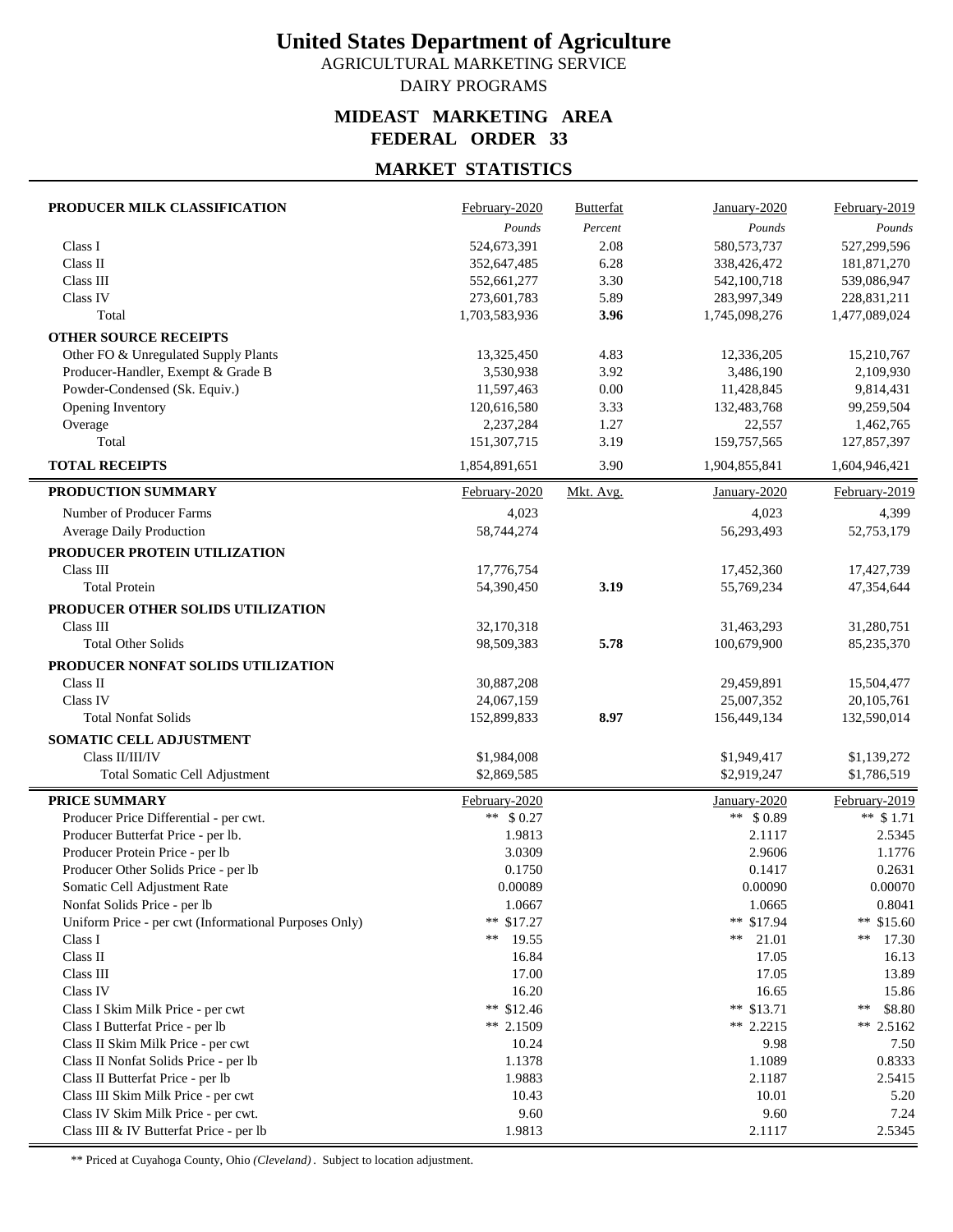AGRICULTURAL MARKETING SERVICE DAIRY PROGRAMS

#### **MIDEAST MARKETING AREA FEDERAL ORDER 33**

## **MARKET STATISTICS**

| PRODUCER MILK CLASSIFICATION                                          | March-2020       | <b>Butterfat</b> | February-2020    | March-2019        |
|-----------------------------------------------------------------------|------------------|------------------|------------------|-------------------|
|                                                                       | Pounds           | Percent          | Pounds           | Pounds            |
| Class I                                                               | 618,229,835      | 2.16             | 524,673,391      | 560,693,919       |
| Class II                                                              | 313,903,674      | 6.72             | 352,647,485      | 219,367,456       |
| Class III                                                             | 563,260,578      | 3.36             | 552,661,277      | 633,125,340       |
| Class IV                                                              | 252,323,825      | 6.01             | 273,601,783      | 251,360,251       |
| Total                                                                 | 1,747,717,912    | 3.92             | 1,703,583,936    | 1,664,546,966     |
| <b>OTHER SOURCE RECEIPTS</b>                                          |                  |                  |                  |                   |
| Other FO & Unregulated Supply Plants                                  | 17,869,947       | 5.90             | 13,325,450       | 17,553,119        |
| Producer-Handler, Exempt & Grade B                                    | 3,993,702        | 3.88             | 3,530,938        | 2,489,543         |
| Powder-Condensed (Sk. Equiv.)                                         | 13,158,179       | 0.00             | 11,597,463       | 12,332,292        |
| Opening Inventory                                                     | 110,263,725      | 3.21             | 120,616,580      | 103,642,943       |
| Overage                                                               | $\ast$           | N/A              | 2,237,284        |                   |
| Total                                                                 | 145,285,553      | 3.27             | 151,307,715      | 136,017,897       |
| <b>TOTAL RECEIPTS</b>                                                 | 1,893,003,465    | 3.87             | 1,854,891,651    | 1,800,564,863     |
| PRODUCTION SUMMARY                                                    | March-2020       | Mkt. Avg.        | February-2020    | March-2019        |
| Number of Producer Farms                                              | 4,055            |                  | 4,023            | 4,284             |
| Average Daily Production                                              | 56,377,997       |                  | 58,744,274       | 53,695,063        |
| PRODUCER PROTEIN UTILIZATION                                          |                  |                  |                  |                   |
| Class III                                                             | 17,989,642       |                  | 17,776,754       | 20,336,395        |
| <b>Total Protein</b>                                                  | 55,457,753       | 3.17             | 54,390,450       | 53,090,327        |
| PRODUCER OTHER SOLIDS UTILIZATION                                     |                  |                  |                  |                   |
| Class III                                                             | 32,762,675       |                  | 32,170,318       | 36,792,054        |
| <b>Total Other Solids</b>                                             | 101,095,486      | 5.78             | 98,509,383       | 96,174,889        |
| PRODUCER NONFAT SOLIDS UTILIZATION                                    |                  |                  |                  |                   |
| Class II                                                              | 27,299,445       |                  | 30,887,208       | 18,681,222        |
| Class IV                                                              | 22,111,184       |                  | 24,067,159       | 22,180,456        |
| <b>Total Nonfat Solids</b>                                            | 156,553,239      | 8.95             | 152,899,833      | 149,265,216       |
| SOMATIC CELL ADJUSTMENT                                               |                  |                  |                  |                   |
| Class II/III/IV                                                       | \$1,843,573      |                  | \$1,984,008      | \$1,513,446       |
| <b>Total Somatic Cell Adjustment</b>                                  | \$2,848,232      |                  | \$2,869,585      | \$2,298,549       |
|                                                                       |                  |                  |                  |                   |
| <b>PRICE SUMMARY</b>                                                  | March-2020       |                  | February-2020    | <b>March-2019</b> |
| Producer Price Differential - per cwt.                                | ** $$0.72$       |                  | ** $$0.27$       | ** $$1.15$        |
| Producer Butterfat Price - per lb.<br>Producer Protein Price - per lb | 1.9177<br>2.8424 |                  | 1.9813<br>3.0309 | 2.5461<br>1.6303  |
| Producer Other Solids Price - per lb                                  | 0.1810           |                  | 0.1750           | 0.2200            |
| Somatic Cell Adjustment Rate                                          | 0.00085          |                  | 0.00089          | 0.00077           |
| Nonfat Solids Price - per lb                                          | 0.9387           |                  | 1.0667           | 0.7832            |
| Uniform Price - per cwt (Informational Purposes Only)                 | ** $$16.97$      |                  | ** $$17.27$      | ** $$16.19$       |
| Class I                                                               | **<br>19.46      |                  | **<br>19.55      | **<br>17.98       |
| Class II                                                              | 16.75            |                  | 16.84            | 16.61             |
| Class III                                                             | 16.25            |                  | 17.00            | 15.04             |
| Class IV                                                              | 14.87            |                  | 16.20            | 15.71             |
| Class I Skim Milk Price - per cwt                                     | ** $$12.82$      |                  | ** $$12.46$      | \$9.25<br>∗∗      |
| Class I Butterfat Price - per lb                                      | ** 2.0257        |                  | ** 2.1509        | ** $2.5870$       |
| Class II Skim Milk Price - per cwt                                    | 10.38            |                  | 10.24            | 7.95              |
| Class II Nonfat Solids Price - per lb                                 | 1.1533           |                  | 1.1378           | 0.8833            |
| Class II Butterfat Price - per lb                                     | 1.9247           |                  | 1.9883           | 2.5531            |
| Class III Skim Milk Price - per cwt                                   | 9.88             |                  | 10.43            | 6.35              |
| Class IV Skim Milk Price - per cwt.                                   | 8.45             |                  | 9.60             | 7.05              |
| Class III & IV Butterfat Price - per lb                               | 1.9177           |                  | 1.9813           | 2.5461            |

\* Restricted, included with Other FO & Unregulated Supply.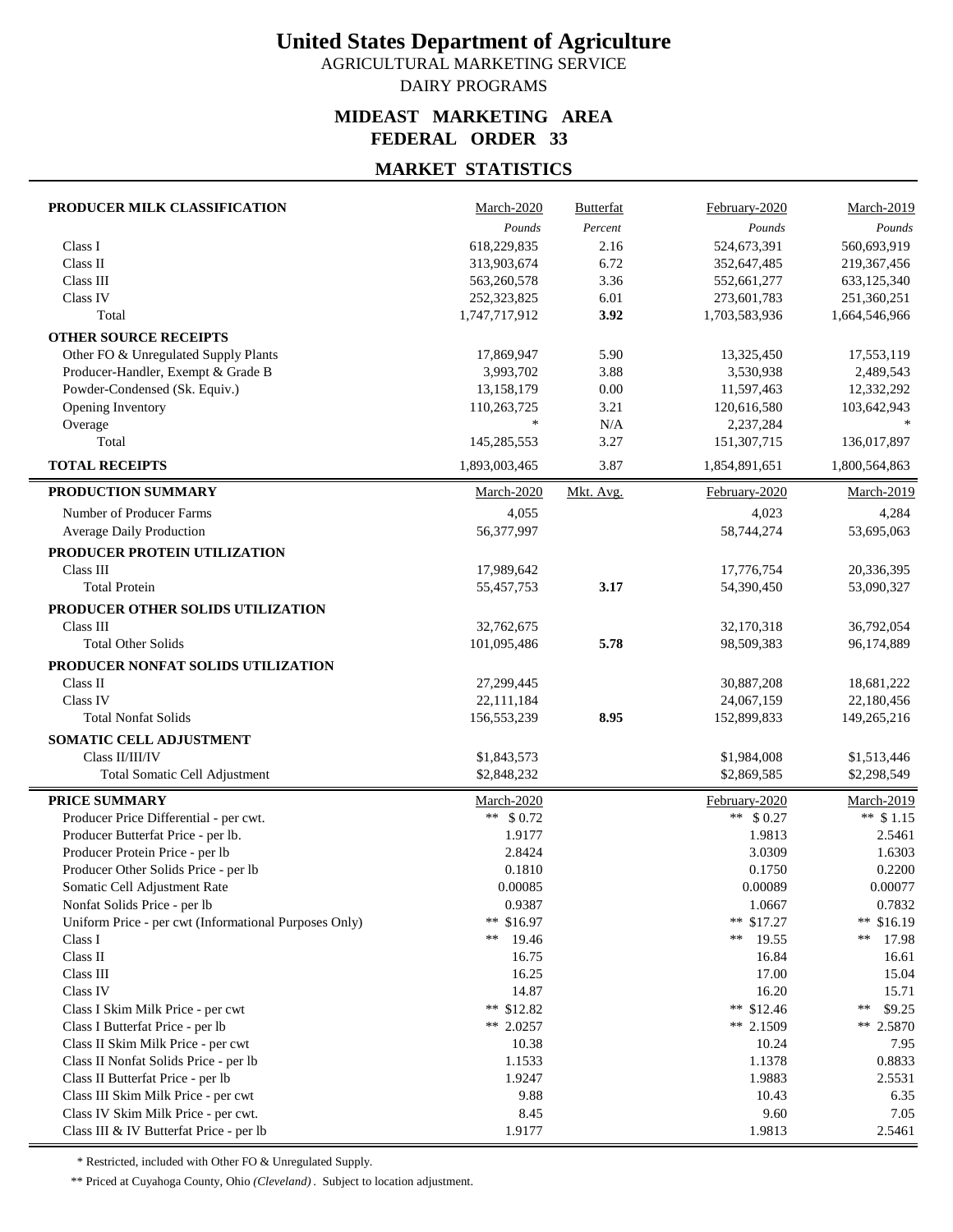AGRICULTURAL MARKETING SERVICE DAIRY PROGRAMS

#### **MIDEAST MARKETING AREA FEDERAL ORDER 33**

## **MARKET STATISTICS**

| PRODUCER MILK CLASSIFICATION                          | April-2020    | <b>Butterfat</b> | March-2020    | <b>April-2019</b> |
|-------------------------------------------------------|---------------|------------------|---------------|-------------------|
|                                                       | Pounds        | Percent          | Pounds        | Pounds            |
| Class I                                               | 574,972,832   | 2.11             | 618,229,835   | 557,399,677       |
| Class II                                              | 288,820,113   | 6.64             | 313,903,674   | 258,817,243       |
| Class III                                             | 531,482,988   | 3.18             | 563,260,578   | 584,828,941       |
| Class IV                                              | 353,600,441   | 5.60             | 252,323,825   | 251,473,285       |
| Total                                                 | 1,748,876,374 | 3.89             | 1,747,717,912 | 1,652,519,146     |
| <b>OTHER SOURCE RECEIPTS</b>                          |               |                  |               |                   |
| Other FO & Unregulated Supply Plants                  | 25,003,444    | 4.32             | 17,869,947    | 16,788,966        |
| Producer-Handler, Exempt & Grade B                    | $\frac{1}{2}$ | N/A              | 3,993,702     | 2,566,315         |
| Powder-Condensed (Sk. Equiv.)                         | 11,748,379    | 0.00             | 13,158,179    | 13,358,364        |
| Opening Inventory                                     | 131,220,514   | 3.26             | 110,263,725   | 115,116,424       |
| Overage                                               | $\frac{1}{2}$ | N/A              | $\ast$        |                   |
| Total                                                 | 167,972,337   | 3.19             | 145,285,553   | 147,830,069       |
| <b>TOTAL RECEIPTS</b>                                 | 1,916,848,711 | 3.83             | 1,893,003,465 | 1,800,349,215     |
| PRODUCTION SUMMARY                                    | April-2020    | Mkt. Avg.        | March-2020    | April-2019        |
| Number of Producer Farms                              | 3,950         |                  | 4,055         | 4,291             |
| Average Daily Production                              | 58,295,879    |                  | 56,377,997    | 55,083,972        |
| PRODUCER PROTEIN UTILIZATION                          |               |                  |               |                   |
| Class III                                             | 16,909,768    |                  | 17,989,642    | 18,485,867        |
| <b>Total Protein</b>                                  | 55,232,065    | 3.16             | 55,457,753    | 51,936,072        |
| PRODUCER OTHER SOLIDS UTILIZATION                     |               |                  |               |                   |
| Class III                                             | 30,979,131    |                  | 32,762,675    | 33,945,729        |
| <b>Total Other Solids</b>                             | 101,233,404   | 5.79             | 101,095,486   | 95,558,080        |
|                                                       |               |                  |               |                   |
| PRODUCER NONFAT SOLIDS UTILIZATION                    |               |                  |               |                   |
| Class II                                              | 25,092,039    |                  | 27,299,445    | 22,158,587        |
| Class IV                                              | 31,058,266    |                  | 22,111,184    | 22,220,900        |
| <b>Total Nonfat Solids</b>                            | 156,465,469   | 8.95             | 156,553,239   | 147,494,152       |
| SOMATIC CELL ADJUSTMENT                               |               |                  |               |                   |
| Class II/III/IV                                       | \$1,593,168   |                  | \$1,843,573   | \$1,667,425       |
| Total Somatic Cell Adjustment                         | \$2,370,093   |                  | \$2,848,232   | \$2,522,571       |
| PRICE SUMMARY                                         | April-2020    |                  | March-2020    | April-2019        |
| Producer Price Differential - per cwt.                | ** $$1.15$    |                  | ** $$0.72$    | ** \$0.48         |
| Producer Butterfat Price - per lb.                    | 1.3218        |                  | 1.9177        | 2.5375            |
| Producer Protein Price - per lb                       | 2.4822        |                  | 2.8424        | 1.9890            |
| Producer Other Solids Price - per lb                  | 0.1793        |                  | 0.1810        | 0.1990            |
| Somatic Cell Adjustment Rate                          | 0.00070       |                  | 0.00085       | 0.00082           |
| Nonfat Solids Price - per lb                          | 0.7795        |                  | 0.9387        | 0.7883            |
| Uniform Price - per cwt (Informational Purposes Only) | ** $$14.22$   |                  | ** $$16.97$   | ** $$16.44$       |
| Class I                                               | **<br>18.64   |                  | 19.46<br>**   | **<br>17.76       |
| Class II                                              | 13.87         |                  | 16.75         | 16.38             |
| Class III                                             | 13.07         |                  | 16.25         | 15.96             |
| Class IV                                              | 11.40         |                  | 14.87         | 15.72             |
| Class I Skim Milk Price - per cwt                     | ** $$12.19$   |                  | ** $$12.82$   | \$9.05<br>**      |
| Class I Butterfat Price - per lb                      | ** 1.9639     |                  | ** 2.0257     | ** 2.5799         |
| Class II Skim Milk Price - per cwt                    | 9.55          |                  | 10.38         | 7.75              |
| Class II Nonfat Solids Price - per lb                 | 1.0611        |                  | 1.1533        | 0.8611            |
| Class II Butterfat Price - per lb                     | 1.3288        |                  | 1.9247        | 2.5445            |
| Class III Skim Milk Price - per cwt                   | 8.75          |                  | 9.88          | 7.34              |
| Class IV Skim Milk Price - per cwt.                   | 7.02          |                  | 8.45          | 7.09              |
| Class III & IV Butterfat Price - per lb               | 1.3218        |                  | 1.9177        | 2.5375            |

\* Restricted, included with Other FO & Unregulated Supply.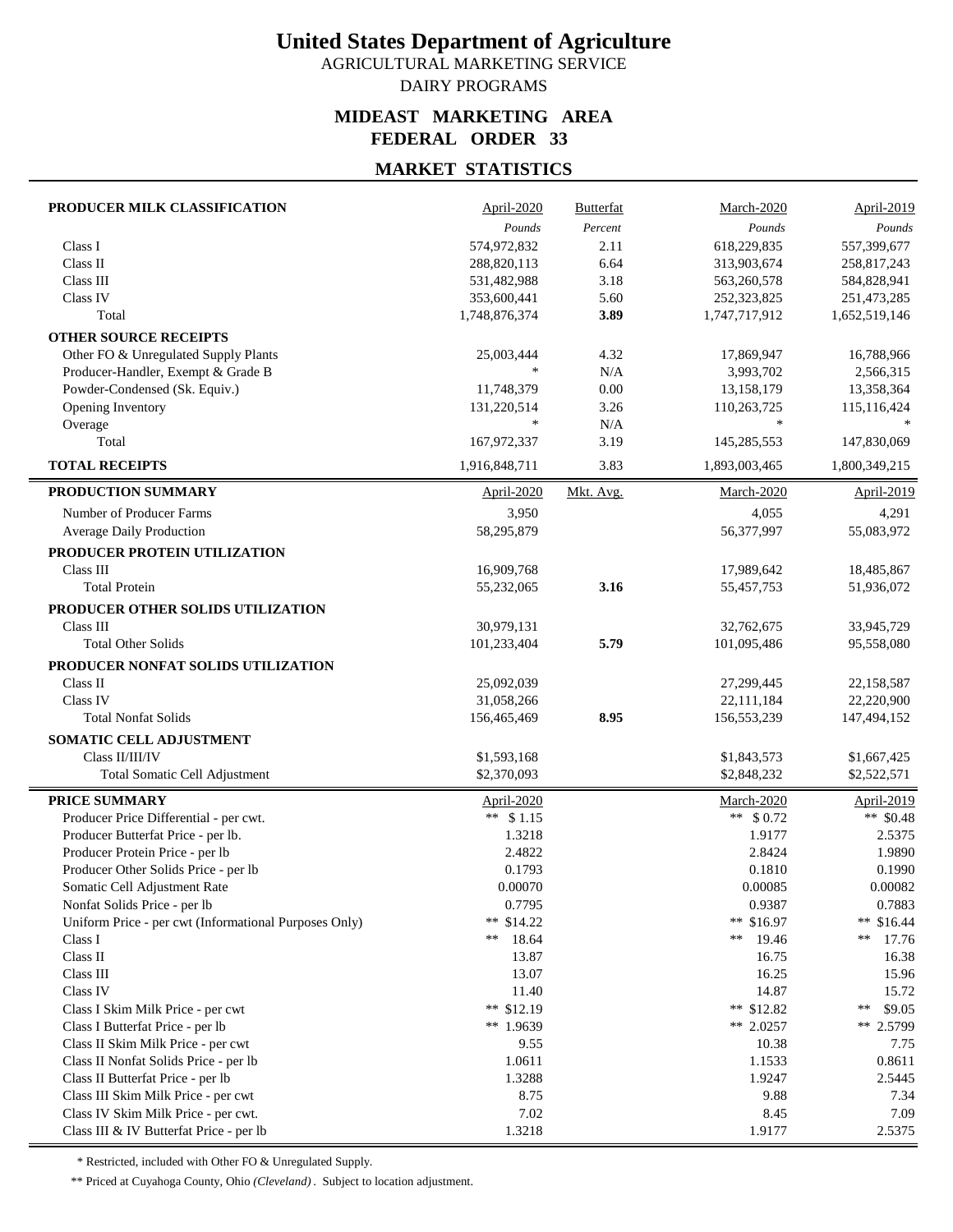AGRICULTURAL MARKETING SERVICE DAIRY PROGRAMS

#### **MIDEAST MARKETING AREA FEDERAL ORDER 33**

## **MARKET STATISTICS**

| PRODUCER MILK CLASSIFICATION                          | May-2020                   | <b>Butterfat</b> | April-2020                 | May-2019      |
|-------------------------------------------------------|----------------------------|------------------|----------------------------|---------------|
|                                                       | Pounds                     | Percent          | Pounds                     | Pounds        |
| Class I                                               | 557,058,735                | 2.15             | 574,972,832                | 555,940,808   |
| Class II                                              | 352,635,861                | 7.54             | 288,820,113                | 308,964,740   |
| Class III                                             | 591,943,035                | 3.14             | 531,482,988                | 630, 622, 347 |
| Class IV                                              | 285, 172, 807              | 3.98             | 353,600,441                | 327,462,125   |
| Total                                                 | 1,786,810,438              | 3.83             | 1,748,876,374              | 1,822,990,020 |
| <b>OTHER SOURCE RECEIPTS</b>                          |                            |                  |                            |               |
| Other FO & Unregulated Supply Plants                  | 15,492,496                 | 4.88             | 25,003,444                 | 14,330,982    |
| Producer-Handler, Exempt & Grade B                    |                            | N/A              | $\ast$                     | 3,140,600     |
| Powder-Condensed (Sk. Equiv.)                         | 14,766,594                 | 0.00             | 11,748,379                 | 15,642,153    |
| Opening Inventory                                     | 121,513,873                | 3.01             | 131,220,514                | 112,665,749   |
| Overage                                               | $\ast$                     | N/A              | $\ast$                     | 1,305,779     |
| Total                                                 | 151,772,963                | 2.91             | 167,972,337                | 147,085,263   |
| <b>TOTAL RECEIPTS</b>                                 | 1,938,583,401              | 3.76             | 1,916,848,711              | 1,970,075,283 |
| PRODUCTION SUMMARY                                    | May-2020                   | Mkt. Avg.        | <b>April-2020</b>          | May-2019      |
| Number of Producer Farms                              | 3,948                      |                  | 3,950                      | 4,221         |
| Average Daily Production                              | 57,639,046                 |                  | 58,295,879                 | 58,806,130    |
| PRODUCER PROTEIN UTILIZATION                          |                            |                  |                            |               |
| Class III                                             | 18,646,064                 |                  | 16,909,768                 | 19,708,163    |
| <b>Total Protein</b>                                  | 55,887,254                 | 3.13             | 55,232,065                 | 56,580,695    |
| PRODUCER OTHER SOLIDS UTILIZATION                     |                            |                  |                            |               |
| Class III                                             | 34,529,296                 |                  | 30,979,131                 | 36,679,316    |
| <b>Total Other Solids</b>                             | 103,522,453                | 5.79             | 101,233,404                | 105,449,646   |
| PRODUCER NONFAT SOLIDS UTILIZATION                    |                            |                  |                            |               |
| Class II                                              | 30,214,684                 |                  | 25,092,039                 | 26,434,187    |
| Class IV                                              | 25,418,444                 |                  | 31,058,266                 | 28,943,964    |
| <b>Total Nonfat Solids</b>                            | 159,409,707                | 8.92             | 156,465,469                | 162,030,341   |
| SOMATIC CELL ADJUSTMENT                               |                            |                  |                            |               |
| Class II/III/IV                                       | \$1,500,161                |                  | \$1,593,168                | \$1,985,383   |
| Total Somatic Cell Adjustment                         | \$2,185,936                |                  | \$2,370,093                | \$2,842,555   |
|                                                       |                            |                  |                            |               |
| <b>PRICE SUMMARY</b>                                  | May-2020                   |                  | April-2020                 | May-2019      |
| Producer Price Differential - per cwt.                | **<br>\$0.59               |                  | ** $$1.15$                 | ** $$0.56$    |
| Producer Butterfat Price - per lb.                    | 1.3756                     |                  | 1.3218                     | 2.5718        |
| Producer Protein Price - per lb                       | 2.0918                     |                  | 2.4822                     | 2.1159        |
| Producer Other Solids Price - per lb                  | 0.1882                     |                  | 0.1793                     | 0.1847        |
| Somatic Cell Adjustment Rate                          | 0.00065                    |                  | 0.00070                    | 0.00085       |
| Nonfat Solids Price - per lb                          | 0.6746                     |                  | 0.7795                     | 0.8386        |
| Uniform Price - per cwt (Informational Purposes Only) | ** \$12.73                 |                  | ** $$14.22$                | ** \$16.94    |
| Class I                                               | **<br>14.95                |                  | 18.64<br>**                | **<br>18.42   |
| Class II                                              | 12.30                      |                  | 13.87                      | 16.48         |
| Class III                                             | 12.14                      |                  | 13.07                      | 16.38         |
| Class IV                                              | 10.67                      |                  | 11.40                      | 16.29         |
| Class I Skim Milk Price - per cwt                     | ** $$10.72$<br>** $1.3148$ |                  | ** $$12.19$<br>** $1.9639$ | **<br>\$9.82  |
| Class I Butterfat Price - per lb                      |                            |                  |                            | $**$ 2.5555   |
| Class II Skim Milk Price - per cwt                    | 7.73                       |                  | 9.55                       | 7.72          |
| Class II Nonfat Solids Price - per lb                 | 0.8589                     |                  | 1.0611                     | 0.8578        |
| Class II Butterfat Price - per lb                     | 1.3826                     |                  | 1.3288                     | 2.5788        |
| Class III Skim Milk Price - per cwt                   | 7.59<br>6.07               |                  | 8.75<br>7.02               | 7.65<br>7.55  |
| Class IV Skim Milk Price - per cwt.                   | 1.3756                     |                  | 1.3218                     | 2.5718        |
| Class III & IV Butterfat Price - per lb               |                            |                  |                            |               |

\* Restricted, included with Other FO & Unregulated Supply.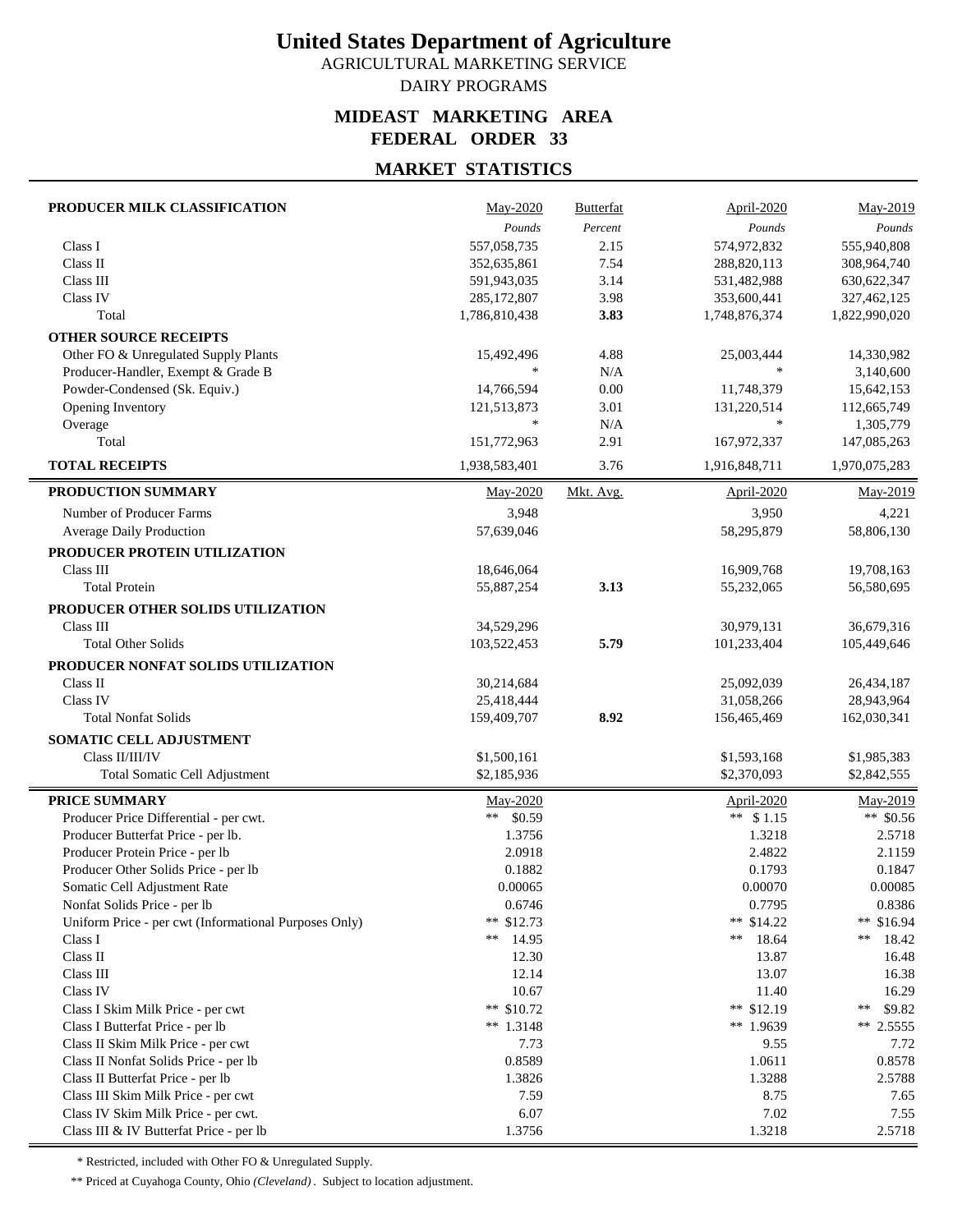AGRICULTURAL MARKETING SERVICE DAIRY PROGRAMS

#### **MIDEAST MARKETING AREA FEDERAL ORDER 33**

### **MARKET STATISTICS**

| PRODUCER MILK CLASSIFICATION                          | June-2020                  | <b>Butterfat</b> | May-2020                   | June-2019                  |
|-------------------------------------------------------|----------------------------|------------------|----------------------------|----------------------------|
|                                                       | Pounds                     | Percent          | Pounds                     | Pounds                     |
| Class I                                               | 522,603,275                | 2.17             | 557,058,735                | 497,486,817                |
| Class II                                              | 333,927,437                | 6.81             | 352,635,861                | 286,965,678                |
| Class III                                             | 126,783,372                | 4.58             | 591,943,035                | 646,702,863                |
| Class IV                                              | 309,751,470                | 2.64             | 285,172,807                | 260,399,820                |
| Total                                                 | 1,293,065,554              | 3.72             | 1,786,810,438              | 1,691,555,178              |
| <b>OTHER SOURCE RECEIPTS</b>                          |                            |                  |                            |                            |
| Other FO & Unregulated Supply Plants                  | 21,767,605                 | 6.43             | 15,492,496                 | 15,318,140                 |
| Producer-Handler, Exempt & Grade B                    | $\frac{1}{2}$              | N/A              | $\ast$                     | 3,218,277                  |
| Powder-Condensed (Sk. Equiv.)                         | 17,758,233                 | 0.00             | 14,766,594                 | 13,404,414                 |
| Opening Inventory                                     | 132,275,605                | 2.78             | 121,513,873                | 109,534,121                |
| Overage                                               | $\ast$                     | N/A              | $\ast$                     | 1,477,286                  |
| Total                                                 | 171,801,443                | 2.96             | 151,772,963                | 142,952,238                |
| <b>TOTAL RECEIPTS</b>                                 | 1,464,866,997              | 3.63             | 1,938,583,401              | 1,834,507,416              |
| PRODUCTION SUMMARY                                    | June-2020                  | Mkt. Avg.        | May-2020                   | June-2019                  |
| Number of Producer Farms                              | 3,602                      |                  | 3,948                      | 4,201                      |
| Average Daily Production                              | 43, 102, 185               |                  | 57,639,046                 | 56, 385, 173               |
| PRODUCER PROTEIN UTILIZATION                          |                            |                  |                            |                            |
| Class III                                             | 3,836,186                  |                  | 18,646,064                 | 19,888,842                 |
| <b>Total Protein</b>                                  | 39,603,389                 | 3.06             | 55,887,254                 | 51,604,413                 |
| PRODUCER OTHER SOLIDS UTILIZATION                     |                            |                  |                            |                            |
| Class III                                             | 7,217,348                  |                  | 34,529,296                 | 37,657,466                 |
| <b>Total Other Solids</b>                             | 74,792,101                 | 5.78             | 103,522,453                | 97,897,199                 |
| PRODUCER NONFAT SOLIDS UTILIZATION                    |                            |                  |                            |                            |
| Class II                                              | 28,604,892                 |                  | 30,214,684                 | 24,311,675                 |
| Class IV                                              | 27,710,323                 |                  | 25,418,444                 | 22,930,428                 |
| <b>Total Nonfat Solids</b>                            | 114,395,490                | 8.84             | 159,409,707                | 149,501,612                |
| SOMATIC CELL ADJUSTMENT                               |                            |                  |                            |                            |
| Class II/III/IV                                       |                            |                  |                            |                            |
| <b>Total Somatic Cell Adjustment</b>                  | \$1,455,026<br>\$2,440,524 |                  | \$1,500,161<br>\$2,185,936 | \$1,768,821<br>\$2,484,945 |
|                                                       |                            |                  |                            |                            |
| <b>PRICE SUMMARY</b>                                  | June-2020                  |                  | May-2020                   | June-2019                  |
| Producer Price Differential - per cwt.                | $**$ (\$7.05)              |                  | ** $$0.59$                 | $**$<br>\$1.13             |
| Producer Butterfat Price - per lb.                    | 1.8591                     |                  | 1.3756                     | 2.6579                     |
| Producer Protein Price - per lb                       | 4.5349                     |                  | 2.0918                     | 2.0046                     |
| Producer Other Solids Price - per lb                  | 0.1696                     |                  | 0.1882                     | 0.1702                     |
| Somatic Cell Adjustment Rate                          | 0.00111                    |                  | 0.00065                    | 0.00085                    |
| Nonfat Solids Price - per lb                          | 0.7354                     |                  | 0.6746                     | 0.8665                     |
| Uniform Price - per cwt (Informational Purposes Only) | ** \$13.99                 |                  | ** $$12.73$                | ** $$17.40$                |
| Class I                                               | **<br>13.42                |                  | ** $14.95$                 | **<br>19.07                |
| Class II                                              | 12.99                      |                  | 12.30                      | 17.30                      |
| Class III                                             | 21.04                      |                  | 12.14                      | 16.27                      |
| Class IV                                              | 12.90                      |                  | 10.67                      | 16.83                      |
| Class I Skim Milk Price - per cwt                     | \$9.08<br>$**$             |                  | ** $$10.72$                | ** $$10.39$                |
| Class I Butterfat Price - per lb                      | $**1.3307$                 |                  | ** $1.3148$                | ** 2.5834                  |
| Class II Skim Milk Price - per cwt                    | 6.69                       |                  | 7.73                       | 8.26                       |
| Class II Nonfat Solids Price - per lb                 | 0.7433                     |                  | 0.8589                     | 0.9178                     |
| Class II Butterfat Price - per lb                     | 1.8661                     |                  | 1.3826                     | 2.6649                     |
| Class III Skim Milk Price - per cwt                   | 15.06                      |                  | 7.59                       | 7.22                       |
| Class IV Skim Milk Price - per cwt.                   | 6.62                       |                  | 6.07                       | 7.80                       |
| Class III & IV Butterfat Price - per lb               | 1.8591                     |                  | 1.3756                     | 2.6579                     |

\* Restricted, included with Other FO & Unregulated Supply.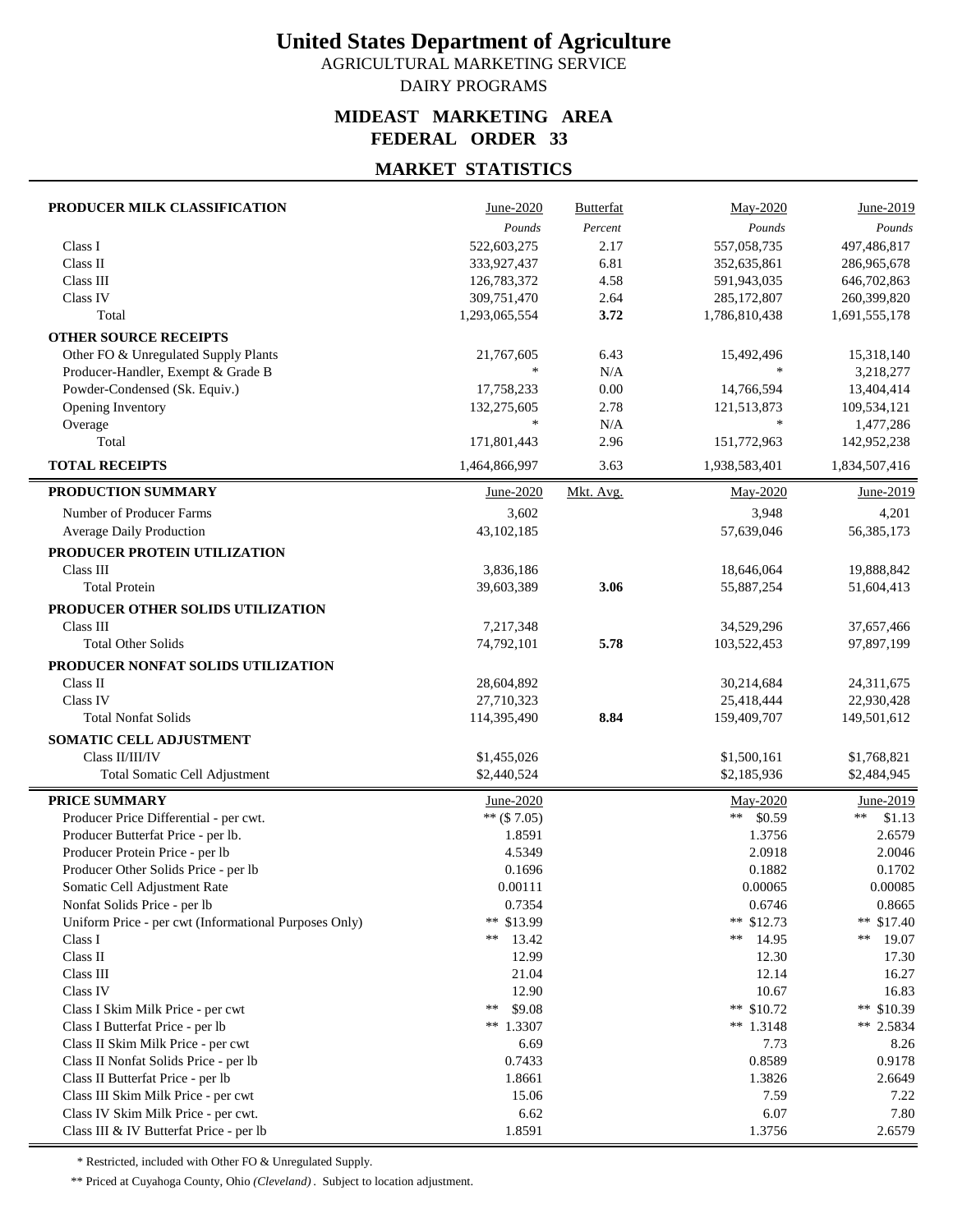AGRICULTURAL MARKETING SERVICE DAIRY PROGRAMS

#### **MIDEAST MARKETING AREA FEDERAL ORDER 33**

## **MARKET STATISTICS**

| PRODUCER MILK CLASSIFICATION                          | July-2020                 | <b>Butterfat</b> | June-2020                 | July-2019                 |
|-------------------------------------------------------|---------------------------|------------------|---------------------------|---------------------------|
|                                                       | Pounds                    | Percent          | Pounds                    | Pounds                    |
| Class I                                               | 530,070,088               | 2.18             | 522,603,275               | 515,742,756               |
| Class II                                              | 318,125,699               | 6.88             | 333,927,437               | 341,071,097               |
| Class III                                             | 72,047,123                | 6.53             | 126,783,372               | 614,962,101               |
| Class IV                                              | 291,948,229               | 2.27             | 309,751,470               | 228,473,272               |
| Total                                                 | 1,212,191,139             | 3.69             | 1,293,065,554             | 1,700,249,226             |
| <b>OTHER SOURCE RECEIPTS</b>                          |                           |                  |                           |                           |
| Other FO & Unregulated Supply Plants                  | 28,209,332                | 5.98             | 21,767,605                | 18,767,084                |
| Producer-Handler, Exempt & Grade B                    |                           |                  | $\ast$                    | 3,368,018                 |
| Powder-Condensed (Sk. Equiv.)                         | 15,487,800                | 0.00             | 17,758,233                | 14,602,382                |
| Opening Inventory                                     | 116,748,766               | 2.99             | 132,275,605               | 113,944,321               |
| Overage                                               | $\frac{1}{2}$             | N/A              | $\ast$                    | 1,205,682                 |
| Total                                                 | 160,445,898               | 3.23             | 171,801,443               | 151,887,487               |
| <b>TOTAL RECEIPTS</b>                                 | 1,372,637,037             | 3.64             | 1,464,866,997             | 1,852,136,713             |
| PRODUCTION SUMMARY                                    | July-2020                 | Mkt. Avg.        | June-2020                 | July-2019                 |
| Number of Producer Farms                              | 3,437                     |                  | 3,602                     | 4,125                     |
| Average Daily Production                              | 39,102,940                |                  | 43, 102, 185              | 54,846,749                |
| PRODUCER PROTEIN UTILIZATION                          |                           |                  |                           |                           |
| Class III                                             | 2,119,772                 |                  | 3,836,186                 | 18,579,792                |
| <b>Total Protein</b>                                  | 36,544,170                | 3.01             | 39,603,389                | 50,896,165                |
| PRODUCER OTHER SOLIDS UTILIZATION                     |                           |                  |                           |                           |
| Class III                                             | 4,028,128                 |                  | 7,217,348                 | 35,462,432                |
| <b>Total Other Solids</b>                             | 70,048,458                | 5.78             | 74,792,101                | 97,096,144                |
|                                                       |                           |                  |                           |                           |
| PRODUCER NONFAT SOLIDS UTILIZATION<br>Class II        |                           |                  |                           |                           |
| Class IV                                              | 27,047,721                |                  | 28,604,892                | 28,404,297                |
| <b>Total Nonfat Solids</b>                            | 26,065,676<br>106,592,628 | 8.79             | 27,710,323<br>114,395,490 | 19,937,454<br>147,992,309 |
|                                                       |                           |                  |                           |                           |
| SOMATIC CELL ADJUSTMENT                               |                           |                  |                           |                           |
| Class II/III/IV                                       | \$1,402,957               |                  | \$1,455,026               | \$1,628,773               |
| Total Somatic Cell Adjustment                         | \$2,484,401               |                  | \$2,440,524               | \$2,319,674               |
| <b>PRICE SUMMARY</b>                                  | July-2020                 |                  | June-2020                 | July-2019                 |
| Producer Price Differential - per cwt.                | ** $($ \$ 8.02)           |                  | $**$ (\$7.05)             | **<br>\$0.47              |
| Producer Butterfat Price - per lb.                    | 1.9583                    |                  | 1.8591                    | 2.6858                    |
| Producer Protein Price - per lb                       | 5.6294                    |                  | 4.5349                    | 2.4032                    |
| Producer Other Solids Price - per lb                  | 0.1492                    |                  | 0.1696                    | 0.1689                    |
| Somatic Cell Adjustment Rate                          | 0.00129                   |                  | 0.00111                   | 0.00091                   |
| Nonfat Solids Price - per lb                          | 0.7959                    |                  | 0.7354                    | 0.8628                    |
| Uniform Price - per cwt (Informational Purposes Only) | ** \$16.52                |                  | ** \$13.99                | ** \$18.02                |
| Class I                                               | **<br>18.56               |                  | 13.42<br>**               | **<br>19.18               |
| Class II                                              | 13.79                     |                  | 12.99                     | 17.61                     |
| Class III                                             | 24.54                     |                  | 21.04                     | 17.55                     |
| Class IV                                              | 13.76                     |                  | 12.90                     | 16.90                     |
| Class I Skim Milk Price - per cwt                     | ** $$12.62$               |                  | \$9.08<br>**              | ** \$10.18                |
| Class I Butterfat Price - per lb                      | ** 1.8223                 |                  | ** 1.3307                 | ** 2.6729                 |
| Class II Skim Milk Price - per cwt                    | 7.16                      |                  | 6.69                      | 8.48                      |
| Class II Nonfat Solids Price - per lb                 | 0.7956                    |                  | 0.7433                    | 0.9422                    |
| Class II Butterfat Price - per lb                     | 1.9653                    |                  | 1.8661                    | 2.6928                    |
| Class III Skim Milk Price - per cwt                   | 18.33                     |                  | 15.06                     | 8.45                      |
| Class IV Skim Milk Price - per cwt.                   | 7.16                      |                  | 6.62                      | 7.77                      |
| Class III & IV Butterfat Price - per lb               | 1.9583                    |                  | 1.8591                    | 2.6858                    |

\* Restricted, included with Other FO & Unregulated Supply.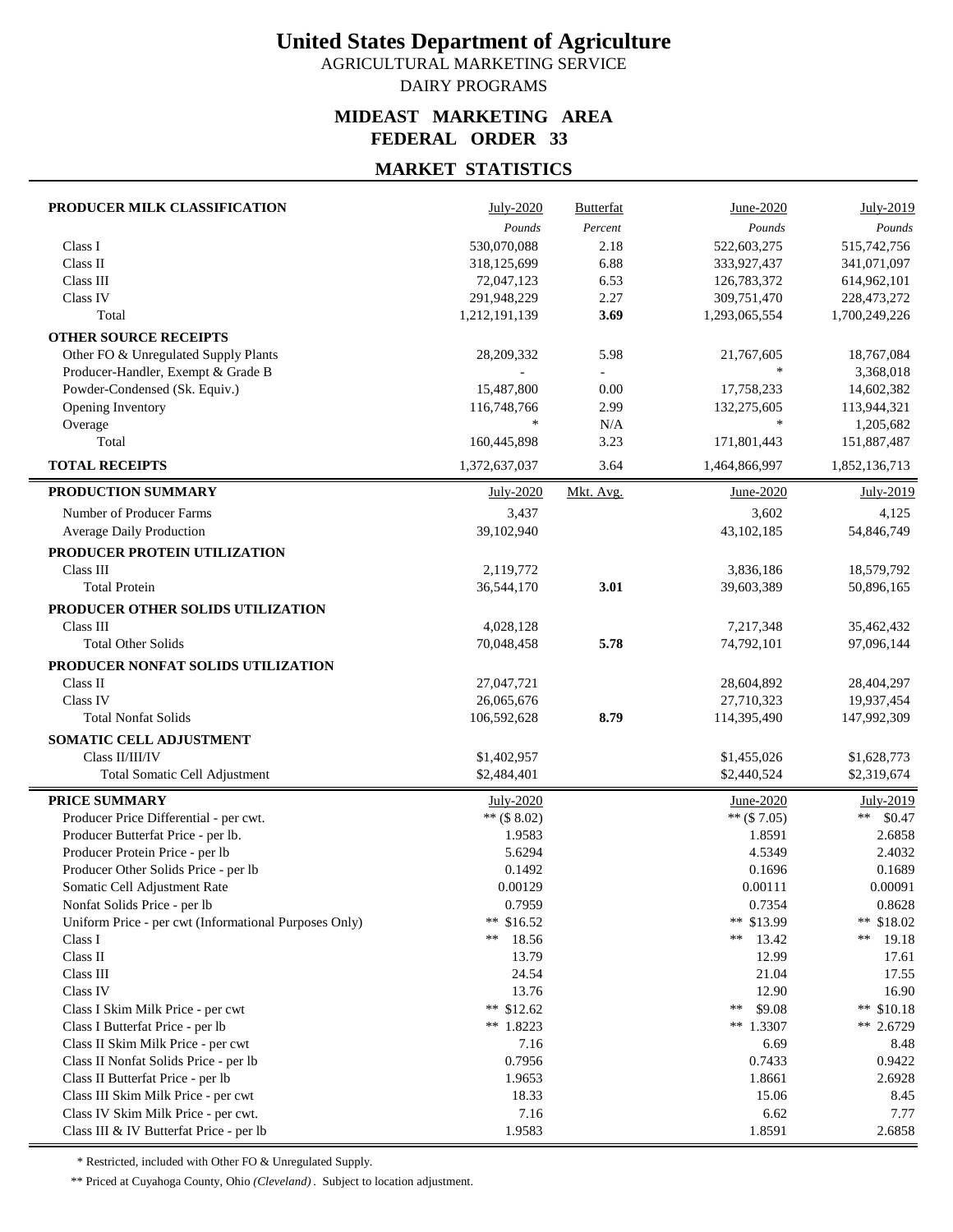AGRICULTURAL MARKETING SERVICE DAIRY PROGRAMS

#### **MIDEAST MARKETING AREA FEDERAL ORDER 33**

### **MARKET STATISTICS**

| PRODUCER MILK CLASSIFICATION                          | August-2020        | <b>Butterfat</b> | July-2020     | August-2019          |
|-------------------------------------------------------|--------------------|------------------|---------------|----------------------|
|                                                       | Pounds             | Percent          | Pounds        | Pounds               |
| Class I                                               | 549,293,337        | 2.13             | 530,070,088   | 551,657,296          |
| Class II                                              | 416,164,395        | 6.16             | 318,125,699   | 337,579,331          |
| Class III                                             | 140,207,844        | 5.10             | 72,047,123    | 536,618,841          |
| Class IV                                              | 245,016,108        | 2.45             | 291,948,229   | 230,645,156          |
| Total                                                 | 1,350,681,684      | 3.74             | 1,212,191,139 | 1,656,500,624        |
| <b>OTHER SOURCE RECEIPTS</b>                          |                    |                  |               |                      |
| Other FO & Unregulated Supply Plants                  | 15,219,338         | 8.99             | 28,209,332    | 20,334,224           |
| Producer-Handler, Exempt & Grade B                    | $\frac{1}{2}$      | N/A              |               | 3,122,127            |
| Powder-Condensed (Sk. Equiv.)                         | 14,733,779         | 0.00             | 15,487,800    | 13,572,865           |
| Opening Inventory                                     | 105,736,632        | 3.22             | 116,748,766   | 115,266,559          |
| Overage                                               | 1,663,527          | 0.40             | $\ast$        | 161,273              |
| Total                                                 | 137, 353, 276      | 3.48             | 160,445,898   | 152,457,048          |
| <b>TOTAL RECEIPTS</b>                                 | 1,488,034,960      | 3.72             | 1,372,637,037 | 1,808,957,672        |
| PRODUCTION SUMMARY                                    | <b>August-2020</b> | Mkt. Avg.        | July-2020     | <b>August-2019</b>   |
| Number of Producer Farms                              | 3,731              |                  | 3,437         | 4,092                |
| Average Daily Production                              | 43,570,377         |                  | 39,102,940    | 53,435,504           |
| PRODUCER PROTEIN UTILIZATION                          |                    |                  |               |                      |
| Class III                                             | 4,254,588          |                  | 2,119,772     | 16,451,288           |
| <b>Total Protein</b>                                  | 41,387,771         | 3.06             | 36,544,170    | 50,531,437           |
| PRODUCER OTHER SOLIDS UTILIZATION                     |                    |                  |               |                      |
| Class III                                             |                    |                  |               | 30,983,233           |
| <b>Total Other Solids</b>                             | 7,956,396          |                  | 4,028,128     |                      |
|                                                       | 77,838,974         | 5.76             | 70.048.458    | 95,371,017           |
| PRODUCER NONFAT SOLIDS UTILIZATION                    |                    |                  |               |                      |
| Class II                                              | 35,815,698         |                  | 27,047,721    | 28,744,830           |
| Class IV                                              | 21,915,831         |                  | 26,065,676    | 20,315,531           |
| <b>Total Nonfat Solids</b>                            | 119,226,745        | 8.82             | 106,592,628   | 145,902,454          |
| SOMATIC CELL ADJUSTMENT                               |                    |                  |               |                      |
| Class II/III/IV                                       | \$1,326,050        |                  | \$1,402,957   | \$1,470,858          |
| Total Somatic Cell Adjustment                         | \$2,236,626        |                  | \$2,484,401   | \$2,205,115          |
| <b>PRICE SUMMARY</b>                                  | August-2020        |                  | July-2020     | August-2019          |
| Producer Price Differential - per cwt.                | ** $($ \$ 2.93)    |                  | ** $($.02)$   | $\ast\ast$<br>\$0.60 |
| Producer Butterfat Price - per lb.                    | 1.6275             |                  | 1.9583        | 2.6574               |
| Producer Protein Price - per lb                       | 4.4394             |                  | 5.6294        | 2.4453               |
| Producer Other Solids Price - per lb                  | 0.1387             |                  | 0.1492        | 0.1730               |
| Somatic Cell Adjustment Rate                          | 0.00105            |                  | 0.00129       | 0.00091              |
| Nonfat Solids Price - per lb                          | 0.7862             |                  | 0.7959        | 0.8570               |
| Uniform Price - per cwt (Informational Purposes Only) | ** \$16.84         |                  | ** $$16.52$   | ** $$18.20$          |
| Class I                                               | **<br>21.78        |                  | **<br>18.56   | **<br>19.89          |
| Class II                                              | 13.27              |                  | 13.79         | 17.60                |
| Class III                                             | 19.77              |                  | 24.54         | 17.60                |
| Class IV                                              | 12.53              |                  | 13.76         | 16.74                |
| Class I Skim Milk Price - per cwt                     | ** $$15.34$        |                  | ** $$12.62$   | ** $$10.81$          |
| Class I Butterfat Price - per lb                      | ** 1.9943          |                  | $**$ 1.8223   | ** 2.7030            |
| Class II Skim Milk Price - per cwt                    | 7.82               |                  | 7.16          | 8.57                 |
| Class II Nonfat Solids Price - per lb                 | 0.8689             |                  | 0.7956        | 0.9522               |
| Class II Butterfat Price - per lb                     | 1.6345             |                  | 1.9653        | 2.6644               |
| Class III Skim Milk Price - per cwt                   | 14.58              |                  | 18.33         | 8.60                 |
| Class IV Skim Milk Price - per cwt.                   | 7.08               |                  | 7.16          | 7.71                 |
| Class III & IV Butterfat Price - per lb               | 1.6275             |                  | 1.9583        | 2.6574               |

\* Restricted, included with Other FO & Unregulated Supply.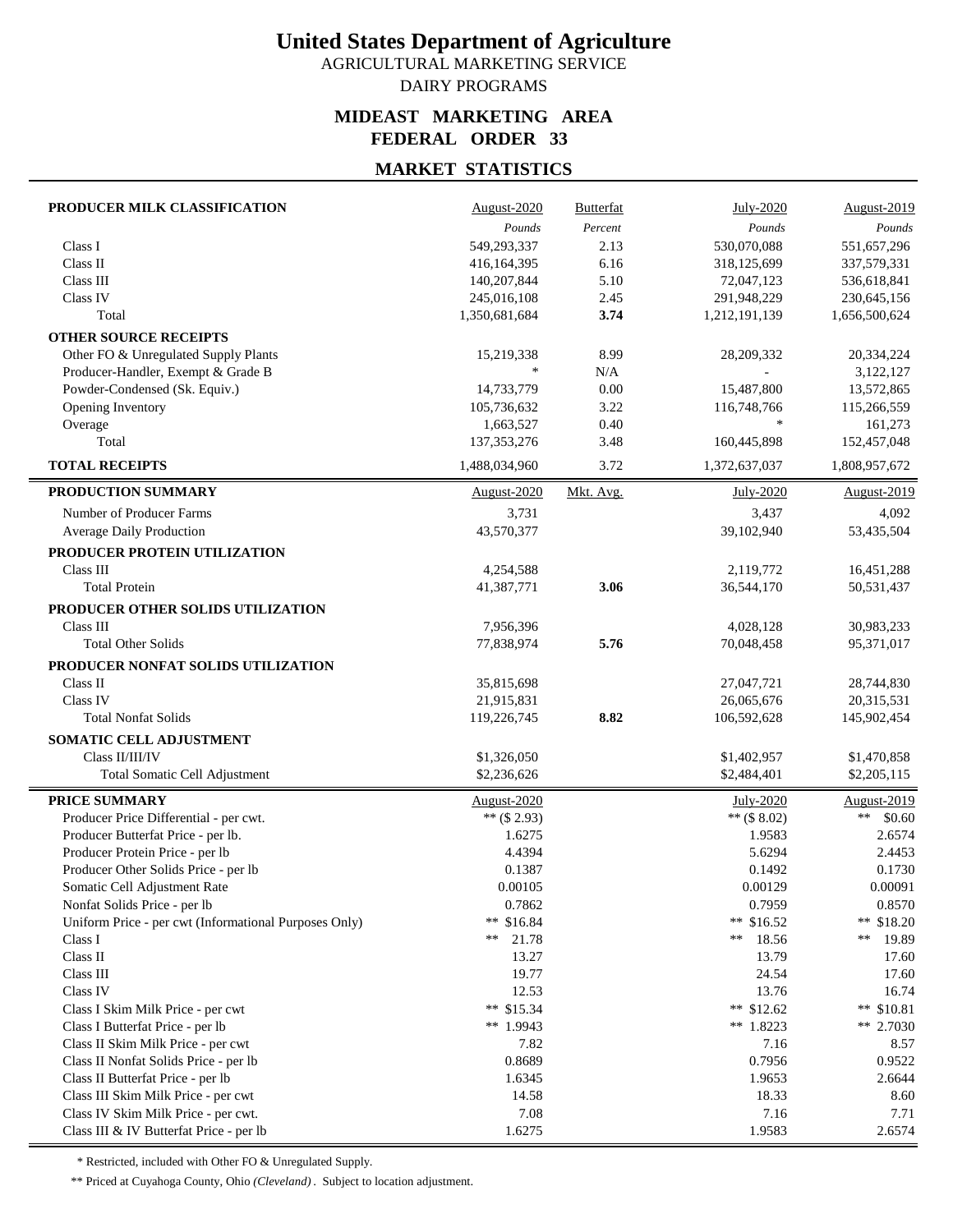AGRICULTURAL MARKETING SERVICE DAIRY PROGRAM

#### **MIDEAST MARKETING AREA FEDERAL ORDER 33**

### **MARKET STATISTICS**

| PRODUCER MILK CLASSIFICATION                          | September-2020 | <b>Butterfat</b> | August-2020     | September-2019 |
|-------------------------------------------------------|----------------|------------------|-----------------|----------------|
|                                                       | Pounds         | Percent          | Pounds          | Pounds         |
| Class I                                               | 553,664,029    | 2.19             | 549,293,337     | 523,988,927    |
| Class II                                              | 385,417,946    | 7.01             | 416,164,395     | 343,196,729    |
| Class III                                             | 287,543,226    | 3.23             | 140,207,844     | 350,799,296    |
| Class IV                                              | 219,330,495    | 3.16             | 245,016,108     | 207, 105, 023  |
| Total                                                 | 1,445,955,696  | 3.83             | 1,350,681,684   | 1,425,089,975  |
| <b>OTHER SOURCE RECEIPTS</b>                          |                |                  |                 |                |
| Other FO & Unregulated Supply Plants                  | 29,517,358     | 4.89             | 15,219,338      | 15,873,944     |
| Producer-Handler, Exempt & Grade B                    | 4,506,572      | 3.85             | $\frac{1}{2}$   | 3,123,847      |
| Powder-Condensed (Sk. Equiv.)                         | 13,545,971     | 0.00             | 14,733,779      | 11,552,598     |
| Opening Inventory                                     | 107,238,615    | 3.36             | 105,736,632     | 121,428,761    |
| Overage                                               | 833,095        | 0.03             | 1,663,527       |                |
| Total                                                 | 155,641,611    | 3.36             | 137, 353, 276   | 151,979,150    |
| <b>TOTAL RECEIPTS</b>                                 | 1,601,597,307  | 3.78             | 1,488,034,960   | 1,577,069,125  |
| PRODUCTION SUMMARY                                    | September-2020 | Mkt. Avg.        | August-2020     | September-2019 |
| Number of Producer Farms                              | 3,877          |                  | 3,731           | 4,079          |
| <b>Average Daily Production</b>                       | 48,198,523     |                  | 43,570,377      | 47,502,999     |
| PRODUCER PROTEIN UTILIZATION                          |                |                  |                 |                |
| Class III                                             | 9,103,835      |                  | 4,254,588       | 11,006,613     |
| <b>Total Protein</b>                                  | 45,458,033     | 3.14             | 41,387,771      | 44,306,999     |
| PRODUCER OTHER SOLIDS UTILIZATION                     |                |                  |                 |                |
| Class III                                             | 16,674,164     |                  | 7,956,396       | 20,270,074     |
| <b>Total Other Solids</b>                             | 83,334,736     | 5.76             | 77,838,974      | 81,999,308     |
| PRODUCER NONFAT SOLIDS UTILIZATION                    |                |                  |                 |                |
| Class II                                              | 33,206,507     |                  | 35,815,698      | 29,598,053     |
| Class IV                                              | 19,681,576     |                  | 21,915,831      | 18,203,212     |
| <b>Total Nonfat Solids</b>                            | 128,792,769    | 8.90             | 119,226,745     | 126,306,307    |
| SOMATIC CELL ADJUSTMENT                               |                |                  |                 |                |
| Class II/III/IV                                       | \$1,337,258    |                  | \$1,326,050     | \$1,371,387    |
| Total Somatic Cell Adjustment                         | \$2,156,752    |                  | \$2,236,626     | \$2,169,235    |
|                                                       |                |                  |                 |                |
| <b>PRICE SUMMARY</b>                                  | September-2020 |                  | August-2020     | September-2019 |
| Producer Price Differential - per cwt.                | $**$ (\$ 0.27) |                  | ** $($ \$ 2.93) | ** $($0.31)$   |
| Producer Butterfat Price - per lb.                    | 1.5932         |                  | 1.6275          | 2.4982         |
| Producer Protein Price - per lb                       | 3.3935         |                  | 4.4394          | 2.8633         |
| Producer Other Solids Price - per lb                  | 0.1241         |                  | 0.1387          | 0.1758         |
| Somatic Cell Adjustment Rate                          | 0.00089        |                  | 0.00105         | 0.00095        |
| Nonfat Solids Price - per lb                          | 0.8253         |                  | 0.7862          | 0.8753         |
| Uniform Price - per cwt (Informational Purposes Only) | ** $$16.16$    |                  | ** \$16.84      | ** $$18.00$    |
| Class I                                               | **<br>20.44    |                  | 21.78<br>**     | **<br>19.85    |
| Class II                                              | 13.16          |                  | 13.27           | 16.93          |
| Class III                                             | 16.43          |                  | 19.77           | 18.31          |
| Class IV                                              | 12.75          |                  | 12.53           | 16.35          |
| Class I Skim Milk Price - per cwt                     | ** $$15.02$    |                  | ** $$15.34$     | ** $$10.87$    |
| Class I Butterfat Price - per lb                      | ** $1.6975$    |                  | ** 1.9943       | $** 2.6755$    |
| Class II Skim Milk Price - per cwt                    | 7.83           |                  | 7.82            | 8.46           |
| Class II Nonfat Solids Price - per lb                 | 0.8700         |                  | 0.8689          | 0.9400         |
| Class II Butterfat Price - per lb                     | 1.6002         |                  | 1.6345          | 2.5052         |
| Class III Skim Milk Price - per cwt                   | 11.25          |                  | 14.58           | 9.91           |
| Class IV Skim Milk Price - per cwt.                   | 7.43           |                  | 7.08            | 7.88           |
| Class III & IV Butterfat Price - per lb               | 1.5932         |                  | 1.6275          | 2.4982         |

\* Restricted, included with Other FO & Unregulated Supply.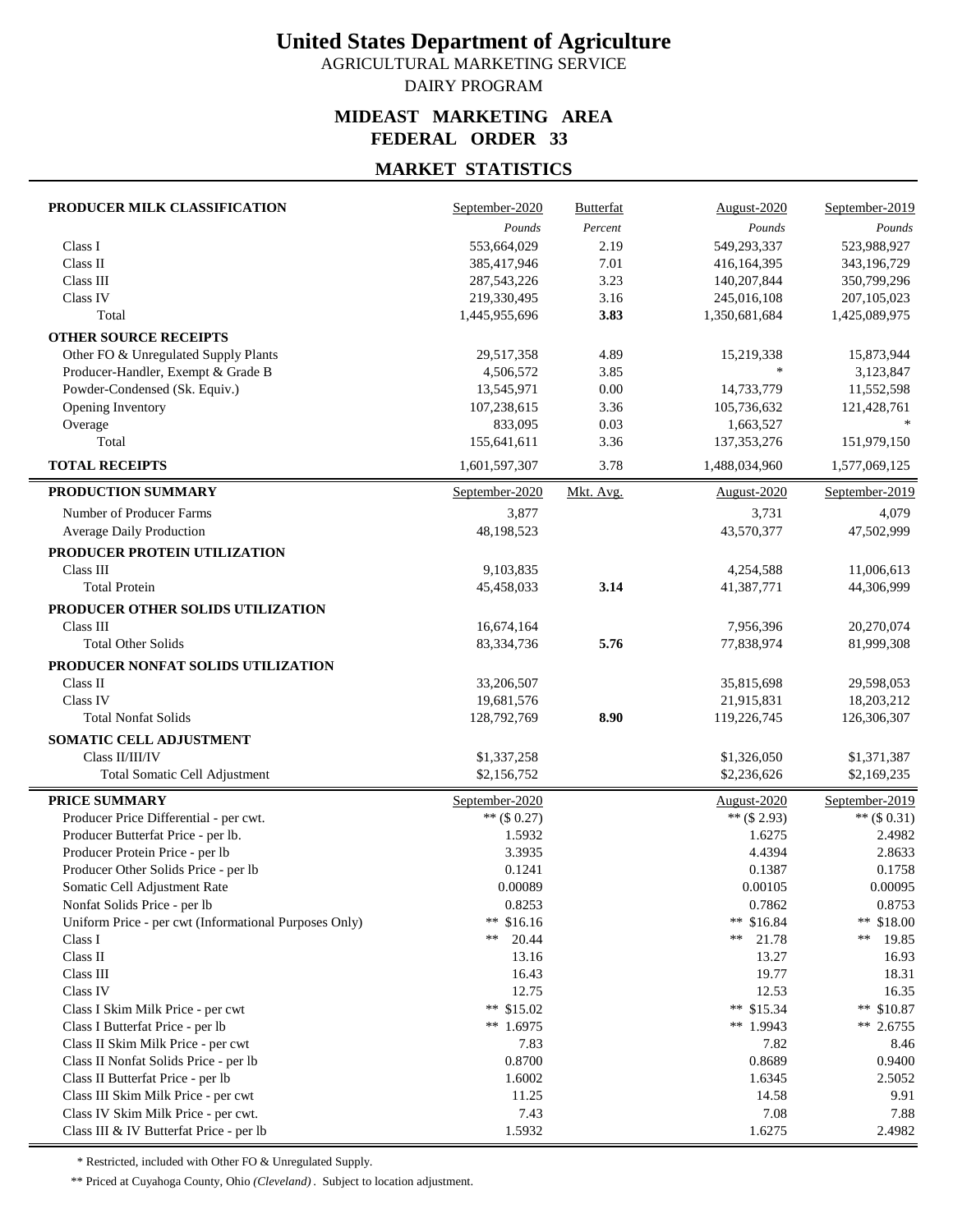AGRICULTURAL MARKETING SERVICE DAIRY PROGRAM

#### **MIDEAST MARKETING AREA FEDERAL ORDER 33**

### **MARKET STATISTICS**

| PRODUCER MILK CLASSIFICATION                          | October-2020  | <b>Butterfat</b> | September-2020 | October-2019    |
|-------------------------------------------------------|---------------|------------------|----------------|-----------------|
|                                                       | Pounds        | Percent          | Pounds         | Pounds          |
| Class I                                               | 591,541,160   | 2.18             | 553,664,029    | 590,319,338     |
| Class II                                              | 362,704,207   | 6.94             | 385,417,946    | 337, 264, 875   |
| Class III                                             | 85,452,639    | 6.27             | 287, 543, 226  | 293,179,972     |
| Class IV                                              | 239,420,314   | 3.00             | 219,330,495    | 236,935,651     |
| Total                                                 | 1,279,118,320 | 3.96             | 1,445,955,696  | 1,457,699,836   |
| <b>OTHER SOURCE RECEIPTS</b>                          |               |                  |                |                 |
| Other FO & Unregulated Supply Plants                  | 20,351,535    | 8.53             | 29,517,358     | 11,166,522      |
| Producer-Handler, Exempt & Grade B                    | $\ast$        | N/A              | 4,506,572      | 3,086,087       |
| Powder-Condensed (Sk. Equiv.)                         | 12,816,563    | 0.00             | 13,545,971     | 12,618,332      |
| Opening Inventory                                     | 111,666,171   | 3.28             | 107,238,615    | 128,219,286     |
| Overage                                               | 173,337       | 1.38             | 833,095        | 1,237,529       |
| Total                                                 | 145,007,606   | 3.73             | 155,641,611    | 156,327,756     |
| <b>TOTAL RECEIPTS</b>                                 | 1,424,125,926 | 3.94             | 1,601,597,307  | 1,614,027,592   |
| PRODUCTION SUMMARY                                    | October-2020  | Mkt. Avg.        | September-2020 | October-2019    |
| Number of Producer Farms                              | 3,826         |                  | 3,877          | 4,147           |
| <b>Average Daily Production</b>                       | 41,261,881    |                  | 48,198,523     | 47,022,575      |
| PRODUCER PROTEIN UTILIZATION                          |               |                  |                |                 |
| Class III                                             | 2,711,955     |                  | 9,103,835      | 9,404,927       |
| <b>Total Protein</b>                                  | 41,388,337    | 3.24             | 45,458,033     | 46,326,428      |
| PRODUCER OTHER SOLIDS UTILIZATION                     |               |                  |                |                 |
| Class III                                             | 4,806,602     |                  | 16,674,164     | 16,923,638      |
| <b>Total Other Solids</b>                             | 73,821,002    | 5.77             | 83,334,736     | 83,862,158      |
|                                                       |               |                  |                |                 |
| PRODUCER NONFAT SOLIDS UTILIZATION                    |               |                  |                |                 |
| Class II                                              | 31,664,980    |                  | 33,206,507     | 29,064,558      |
| Class IV                                              | 21,775,744    |                  | 19,681,576     | 21,084,499      |
| <b>Total Nonfat Solids</b>                            | 115,209,339   | 9.01             | 128,792,769    | 130,188,586     |
| SOMATIC CELL ADJUSTMENT                               |               |                  |                |                 |
| Class II/III/IV                                       | \$1,480,086   |                  | \$1,337,258    | \$1,480,923     |
| Total Somatic Cell Adjustment                         | \$2,737,885   |                  | \$2,156,752    | \$2,487,187     |
| <b>PRICE SUMMARY</b>                                  | October-2020  |                  | September-2020 | October-2019    |
| Producer Price Differential - per cwt.                | $**$ (\$6.87) |                  | $**$ (\$ 0.27) | ** $($ \$ 0.86) |
| Producer Butterfat Price - per lb.                    | 1.6388        |                  | 1.5932         | 2.4031          |
| Producer Protein Price - per lb                       | 5.0146        |                  | 3.3935         | 3.1700          |
| Producer Other Solids Price - per lb                  | 0.1534        |                  | 0.1241         | 0.1447          |
| Somatic Cell Adjustment Rate                          | 0.00115       |                  | 0.00089        | 0.00098         |
| Nonfat Solids Price - per lb                          | 0.8902        |                  | 0.8253         | 0.9186          |
| Uniform Price - per cwt (Informational Purposes Only) | $**$ \$14.74  |                  | ** $$16.16$    | ** $$17.86$     |
| Class I                                               | 17.20<br>**   |                  | 20.44<br>**    | **<br>19.84     |
| Class II                                              | 13.63         |                  | 13.16          | 16.68           |
| Class III                                             | 21.61         |                  | 16.43          | 18.72           |
| Class IV                                              | 13.47         |                  | 12.75          | 16.39           |
| Class I Skim Milk Price - per cwt                     | ** \$11.97    |                  | ** \$15.02     | ** $$11.29$     |
| Class I Butterfat Price - per lb                      | ** $1.6133$   |                  | ** 1.6975      | $** 2.5570$     |
| Class II Skim Milk Price - per cwt                    | 8.15          |                  | 7.83           | 8.54            |
| Class II Nonfat Solids Price - per lb                 | 0.9056        |                  | 0.8700         | 0.9489          |
| Class II Butterfat Price - per lb                     | 1.6458        |                  | 1.6002         | 2.4101          |
| Class III Skim Milk Price - per cwt                   | 16.45         |                  | 11.25          | 10.68           |
| Class IV Skim Milk Price - per cwt.                   | 8.01          |                  | 7.43           | 8.27            |
| Class III & IV Butterfat Price - per lb               | 1.6388        |                  | 1.5932         | 2.4031          |

\* Restricted, included with Other FO & Unregulated Supply.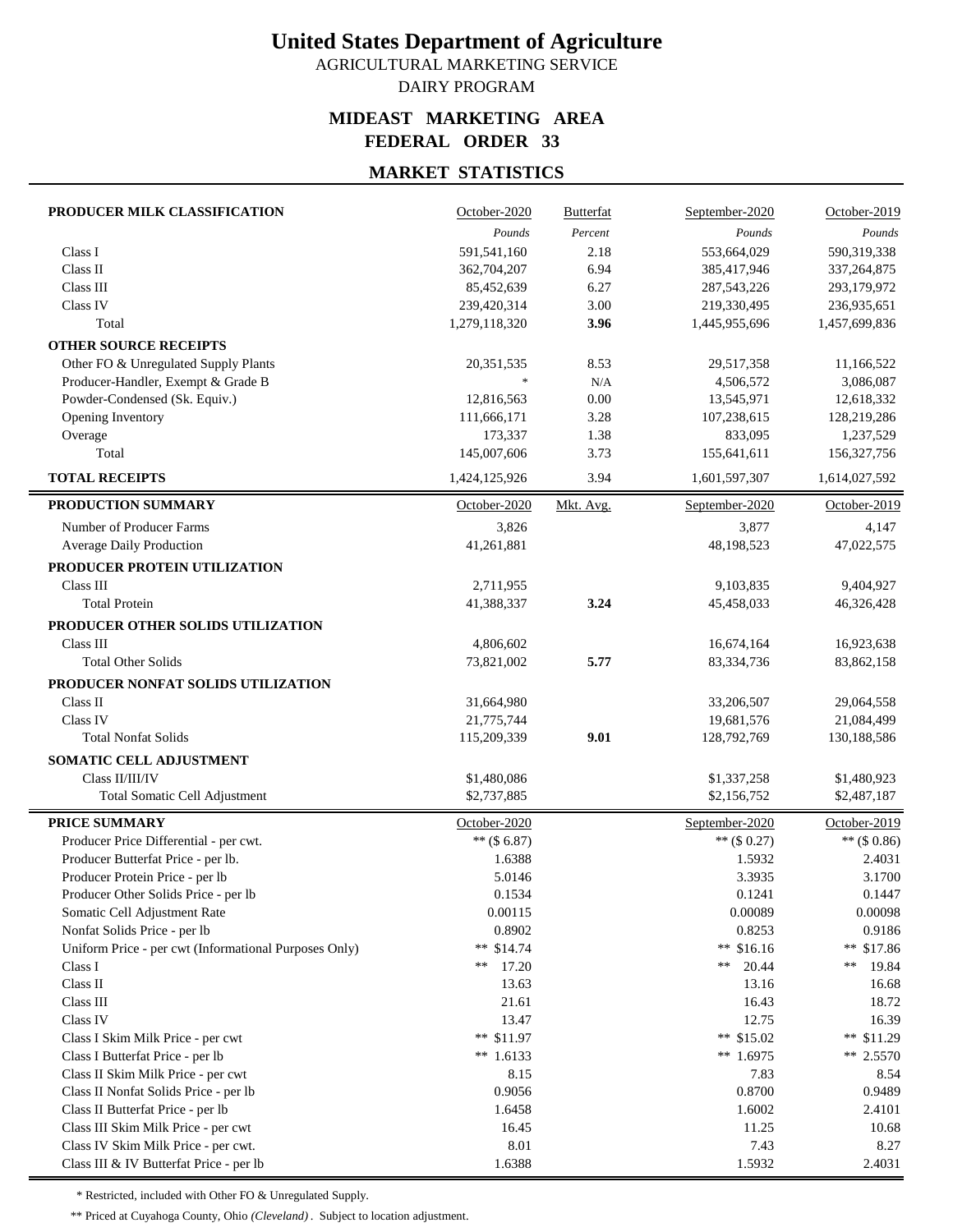AGRICULTURAL MARKETING SERVICE DAIRY PROGRAM

#### **MIDEAST MARKETING AREA FEDERAL ORDER 33**

## **MARKET STATISTICS**

| PRODUCER MILK CLASSIFICATION                          | November-2020 | <b>Butterfat</b> | October-2020  | November-2019 |
|-------------------------------------------------------|---------------|------------------|---------------|---------------|
|                                                       | Pounds        | Percent          | Pounds        | Pounds        |
| Class I                                               | 575,155,671   | 2.24             | 591,541,160   | 528,108,947   |
| Class II                                              | 305,751,294   | 7.33             | 362,704,207   | 278,316,181   |
| Class III                                             | 93,062,503    | 6.40             | 85,452,639    | 248,358,918   |
| Class IV                                              | 274,631,233   | 3.25             | 239,420,314   | 268, 385, 367 |
| Total                                                 | 1,248,600,701 | 4.02             | 1,279,118,320 | 1,323,169,413 |
| <b>OTHER SOURCE RECEIPTS</b>                          |               |                  |               |               |
| Other FO & Unregulated Supply Plants                  | 18,027,510    | 9.65             | 20,351,535    | 11,151,620    |
| Producer-Handler, Exempt & Grade B                    |               | N/A              | $\frac{1}{2}$ | 3,187,306     |
| Powder-Condensed (Sk. Equiv.)                         | 11,829,535    | 0.00             | 12,816,563    | 10,482,942    |
| Opening Inventory                                     | 103,247,383   | 3.45             | 111,666,171   | 110,327,591   |
| Overage                                               |               | 0.00             | 173,337       | 1,242,305     |
| Total                                                 | 133, 104, 428 | 3.99             | 145,007,606   | 136,391,764   |
| <b>TOTAL RECEIPTS</b>                                 | 1,381,705,129 | 4.02             | 1,424,125,926 | 1,459,561,177 |
| PRODUCTION SUMMARY                                    | November-2020 | Mkt. Avg.        | October-2020  | November-2019 |
| Number of Producer Farms                              | 3,752         |                  | 3,826         | 4,050         |
| <b>Average Daily Production</b>                       | 41,620,023    |                  | 41,261,881    | 44,105,647    |
|                                                       |               |                  |               |               |
| PRODUCER PROTEIN UTILIZATION                          |               |                  |               |               |
| Class III                                             | 2,965,934     |                  | 2,711,955     | 8,135,116     |
| <b>Total Protein</b>                                  | 40,686,004    | 3.26             | 41,388,337    | 43,120,518    |
| PRODUCER OTHER SOLIDS UTILIZATION                     |               |                  |               |               |
| Class III                                             | 5,227,811     |                  | 4,806,602     | 14,324,874    |
| <b>Total Other Solids</b>                             | 72,068,306    | 5.77             | 73,821,002    | 76,216,355    |
| PRODUCER NONFAT SOLIDS UTILIZATION                    |               |                  |               |               |
| Class II                                              | 26,673,686    |                  | 31,664,980    | 24, 191, 146  |
| <b>Class IV</b>                                       | 24,980,059    |                  | 21,775,744    | 24,118,380    |
| <b>Total Nonfat Solids</b>                            | 112,754,310   | 9.03             | 115,209,339   | 119,336,873   |
| SOMATIC CELL ADJUSTMENT                               |               |                  |               |               |
| Class II/III/IV                                       | \$1,599,243   |                  | \$1,480,086   | \$1,604,579   |
| Total Somatic Cell Adjustment                         | \$2,951,675   |                  | \$2,737,885   | \$2,699,178   |
| <b>PRICE SUMMARY</b>                                  | November-2020 |                  | October-2020  | November-2019 |
| Producer Price Differential - per cwt.                | ** $($7.40)$  |                  | ** $($6.87)$  | ** $($2.44)$  |
| Producer Butterfat Price - per lb.                    | 1.5553        |                  | 1.6388        | 2.3195        |
| Producer Protein Price - per lb                       | 5.6226        |                  | 5.0146        | 3.9118        |
| Producer Other Solids Price - per lb                  | 0.1894        |                  | 0.1534        | 0.1112        |
| Somatic Cell Adjustment Rate                          | 0.00123       |                  | 0.00115       | 0.00109       |
| Nonfat Solids Price - per lb                          | 0.9047        |                  | 0.8902        | 0.9763        |
| Uniform Price - per cwt (Informational Purposes Only) | ** \$15.94    |                  | $**$ \$14.74  | ** $$18.01$   |
| Class I                                               | **<br>20.04   |                  | **<br>17.20   | **<br>20.14   |
| Class II                                              | 13.86         |                  | 13.63         | 16.85         |
| Class III                                             | 23.34         |                  | 21.61         | 20.45         |
| Class IV                                              | 13.30         |                  | 13.47         | 16.60         |
| Class I Skim Milk Price - per cwt                     | ** $$14.78$   |                  | ** $$11.97$   | ** $$12.11$   |
| Class I Butterfat Price - per lb                      | $**$ 1.6516   |                  | ** $1.6133$   | $**$ 2.4155   |
| Class II Skim Milk Price - per cwt                    | 8.70          |                  | 8.15          | 9.02          |
| Class II Nonfat Solids Price - per lb                 | 0.9667        |                  | 0.9056        | 1.0022        |
| Class II Butterfat Price - per lb                     | 1.5623        |                  | 1.6458        | 2.3265        |
| Class III Skim Milk Price - per cwt                   | 18.55         |                  | 16.45         | 12.78         |
| Class IV Skim Milk Price - per cwt.                   | 8.14          |                  | 8.01          | 8.79          |
| Class III & IV Butterfat Price - per lb               | 1.5553        |                  | 1.6388        | 2.3195        |

\* Restricted, included with Other FO & Unregulated Supply.